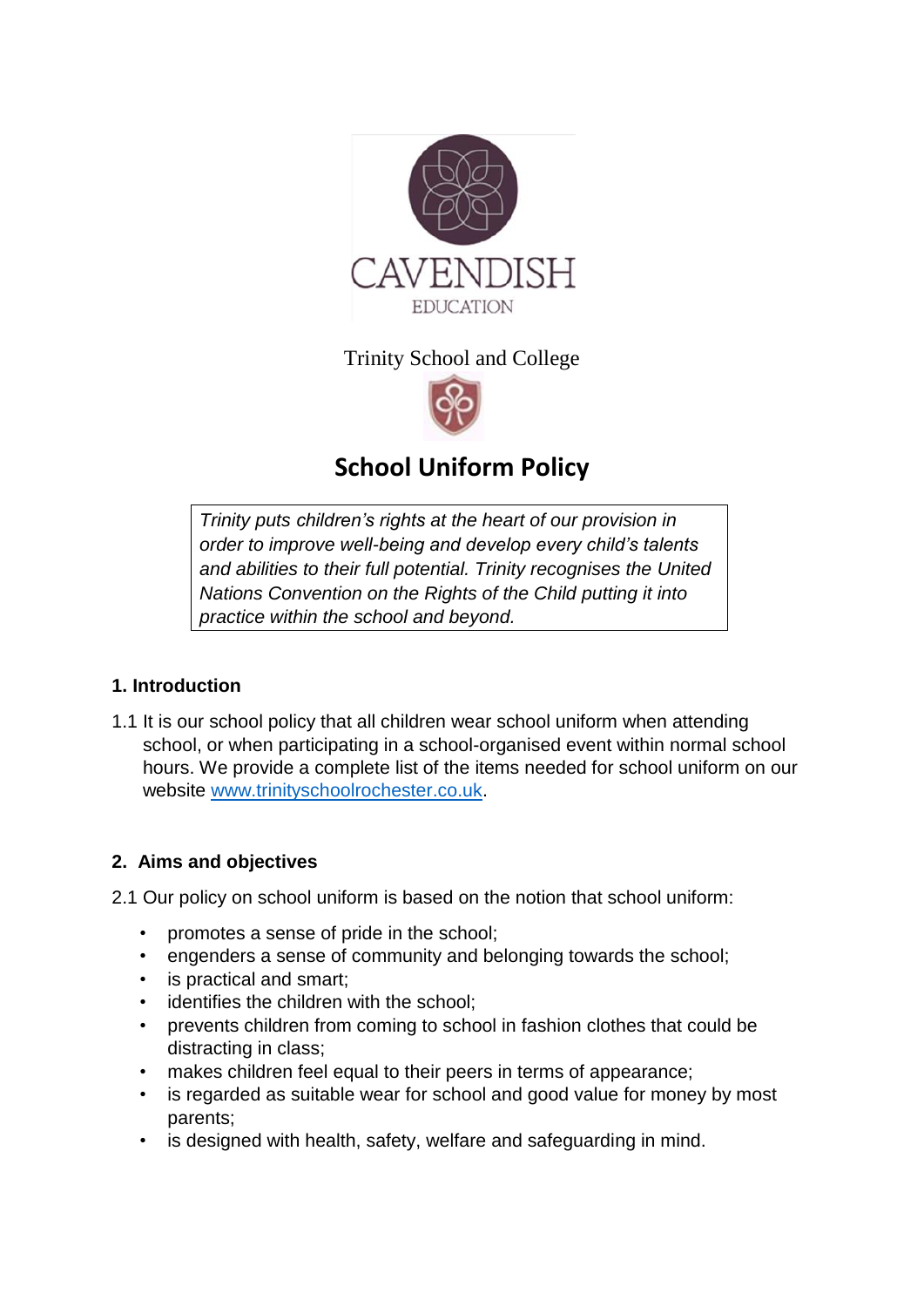# **3. Jewellery**

3.1 On health and safety grounds we do not allow children to wear jewellery in our school.

The exceptions to this rule are:

- ear-ring studs in pierced ears (one per ear). No other studs are permitted in school.
- small objects of religious significance, such as a crucifix on a chain or Sikh Kara

We ask the children to remove these objects during PE, games and swimming for health and safety reasons.

The school advises parents who wish their children to have piercings to do so at the beginning of the school holidays so that they are healed for the start of the school year and allow the removal of studs for the school day.

3.2 Medical identification bracelets may be worn by children who have significant medical problems e.g. Diabetes or epilepsy.

# **4. Extreme haircuts, Make Up and Nails**

4.1 The school does not permit children to have 'extreme' haircuts that could serve as a distraction to other children.

4.2 Hairstyles and haircuts which are deemed too extreme such as tramlines, stars, shaved heads (No shorter than a number 2), extreme patterns 'V' styles, Mohican cuts, or dyed, tipped or dipped hair are also not allowed.

Students with long hair should also tie it back for safety reasons.

4.3 Students are not permitted to wear makeup until Year 10 and then this has to be limited to foundation, mascara and clear lip gloss. No eyeliner, false eyelashes or heavy makeup is permitted within the school. The reason that there is some allowance for makeup from Year 10 is to recognise the maturing aspect of the students presentation and to support welfare and wellbeing needs.

4.4 Nails should be natural and of a suitable length to prevent injury.

4.5 Nail polish should not be worn until Year 10 and then must be a natural colour or clear.

# **5. Footwear**

5.1 The school wants all children to grow into healthy adults. We believe that it is dangerous for children to wear shoes that have platform soles or high heels (over 3cm), so we do not allow children to wear such shoes in our school.

We require all children to wear black shoes (we also permit black trainers if requested) as stated in the uniform list. In winter time, winter black shoes or black boots may be worn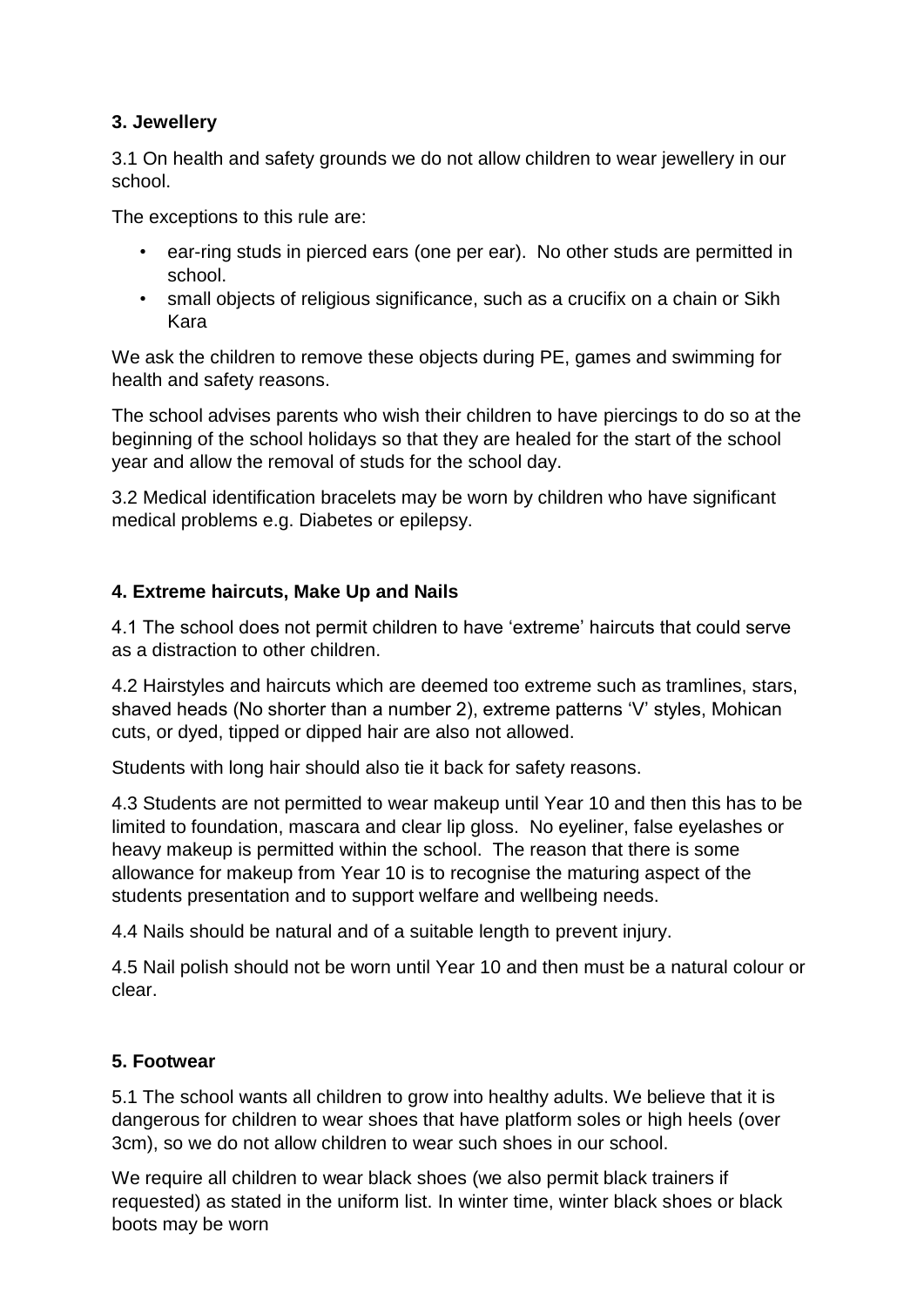# **6. The role of parents**

6.1 We ask all parents who send their children to our school to support the school uniform policy. We believe that parents have a duty to send their children to school correctly dressed and ready for their daily schoolwork. One of the responsibilities of parents is to ensure that their child has the correct uniform, and that it is clean and in good repair.

6.2 If any parent would like the school to modify the uniform policy, they should make representation, in the first instance, to the School Headteacher. The school welcomes children from all backgrounds and faith communities. If there are serious reasons, for example on religious grounds, why parents want their child to wear clothes that differ from the school uniform, the school will look sympathetically at such requests.

6.3 If any parent would like the school to modify the uniform policy due to the sensory or health needs of the student, they should make representation, in the first instance, to the School Headteacher.

# **7. The role of Cavendish Education Group**

7.1 The Executive Principal supports the headteacher in implementing the school uniform policy. It considers all representations from parents regarding the uniform policy and liaises with the headteacher to ensure that the policy is implemented fairly and with sensitivity.

7.2 It is the Executive Principal responsibility to ensure that the school uniform meets all regulations concerning equal opportunities.

7.3 The Executive Principal will ensure that the school uniform policy helps children to dress sensibly, in clothing that supports the student to achieve their potential.

School Uniform Policy

# **8. Monitoring and review**

8.1 The Executive Principal reviews the school uniform policy with the Headteacher every three years and will

- seek the views of parents, to ensure that they agree with and support any changes to the policy;
- considering, with the headteacher, any requests from parents for individual children to have special dispensation with regard to school uniform;
- requiring the headteacher to report to the Executive Principal on the way the school uniform policy is implemented.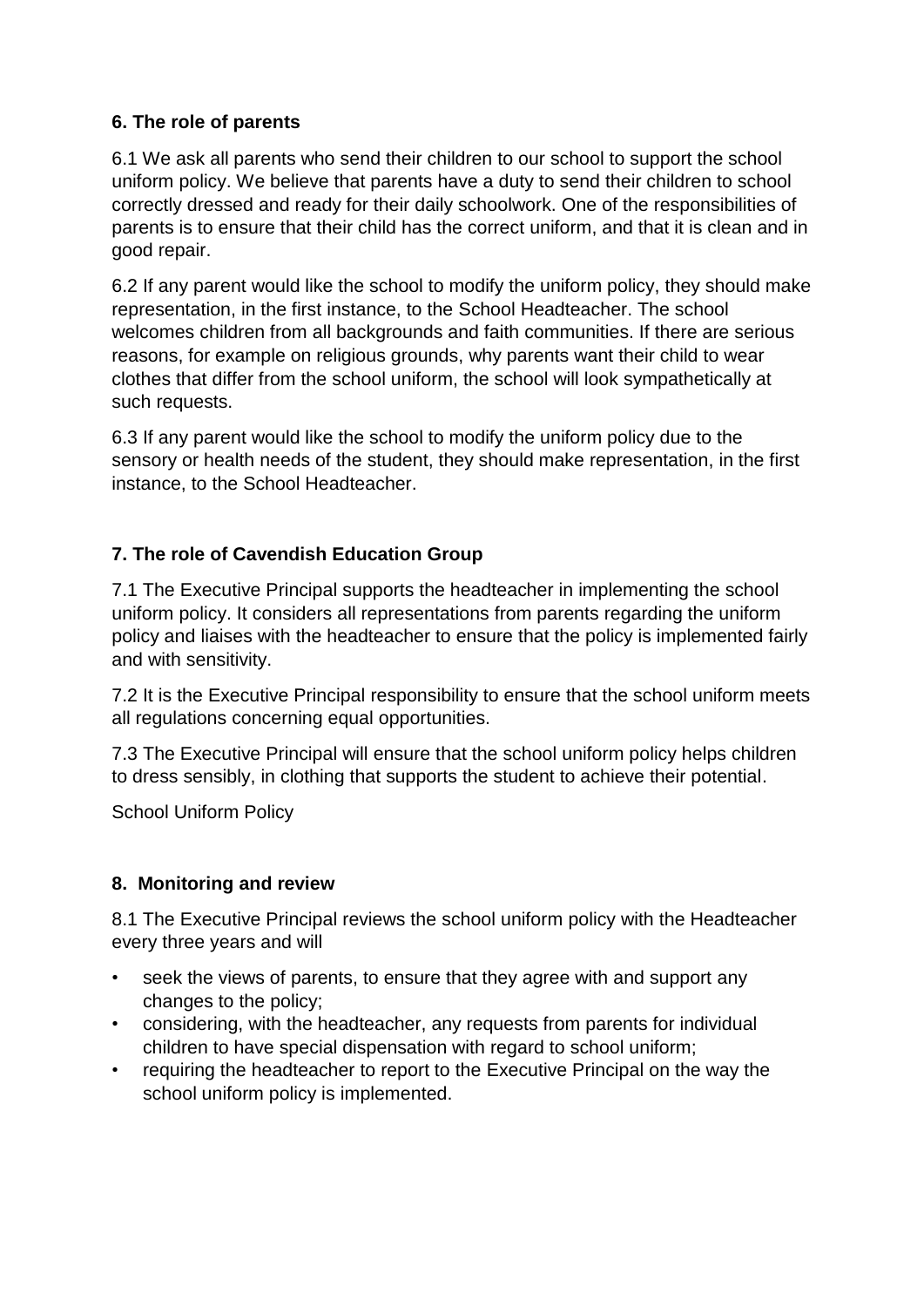# **9. Uniform**

The School Uniform is:

# **All Pupils in School:**

Grey Polyester Blazer with Trinity Badge (Blazer pocket badge \*) (Optional)

Grey Fleece (full zip) \*

Maroon or Grey V neck jumper or cardigan

Grey skirt or Grey trousers

Pink/White striped summer dress – Optional Easter to October for Primary Phase and Key Stage 3 only

Grey shorts – Optional Easter to October

School tie \*

White shirt/blouse

Black low heel shoes

#### **Games Kit:**

Black tracksuit trousers

White sports shirt (no logos etc.)

Black PE shorts (no logos etc.)

White and/or black plimsolls/trainers (non marking)

Grey or Maroon School Fleece

#### **Sundries:**

Art canvas apron

Food Technology Apron

#### **College and Gateway**

Smart Casual Wear

Black Hoodie \*

The school uniform items marked with \* are available to order from Trinity School and College and all other items are available from any school uniform supplier e.g. M&S, Asda, Tesco etc.